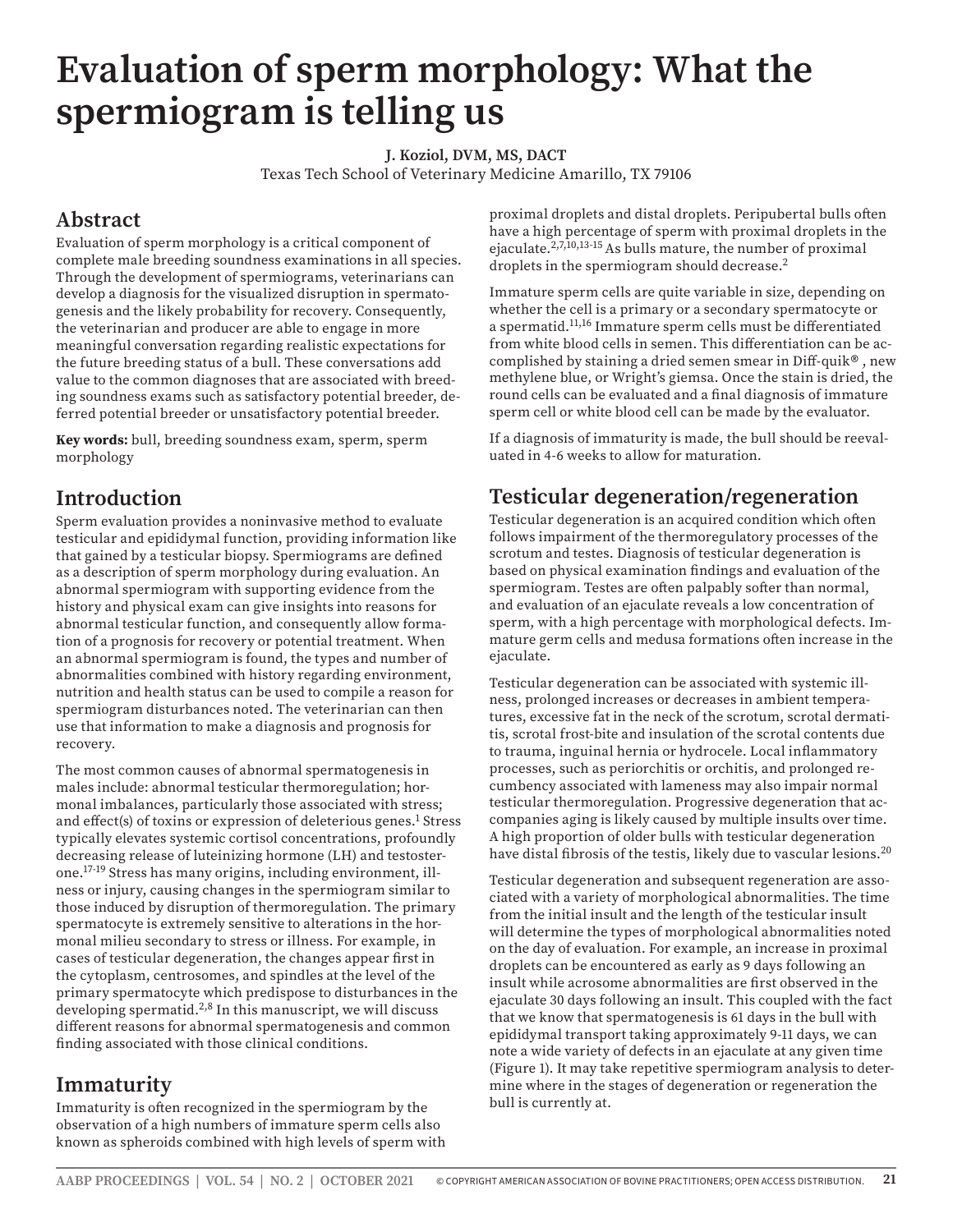#### **Figure 1:**



#### **Stress**

Stress, for any reason (environment, social or illness), causes a rise in cortisol which has a negative feedback to the hypothalamus and pituitary causing a decrease in FSH, LH and testosterone. This leads to sperm changes not only in the testes but epididymis as well. The most notable defect associated with stress is the distal midpiece reflex (DMR). DMR defects are due to an abnormal environment in the cauda epididymis, specifically, the distal third of the cauda epididymis.<sup>2</sup> High concentrations of testosterone are necessary for normal epididymal function.6

While DMRs are the most characteristic change, you may notice a variety of defects can be found following a stressful event including proximal droplets, detached heads and mitochondrial disturbances, knobbed acrosomes, nuclear vacuoles, coiled principal pieces, and pyriform heads. Testicular degeneration due to thermoregulatory issues or stress are hard to differentiate without acquisition of a sufficient history and physical exam.

## **Genetic predisposition**

Although adverse environmental influences are the most common cause of abnormal spermatogenesis, an increasing number of sperm defects are recognized as having a genetic origin.4 A table of sperm defects that have known genetic modes of transmission is listed below. One should have suspicions of a genetic influence when a high proportion of the ejaculate is affected by the same morphological abnormality with minimal other morphological abnormalities in the ejaculate (Table 1).

## **Toxins and nutritional changes**

 Many toxins have potential to affect spermatogenesis, although few naturally occurring cases have been documented.5 Gossypol, a phenolic toxin in the pigment glands of cottonseed, impairs sperm production in several species, including ruminants. Free gossypol in cottonseed and cottonseed meal can disrupt spermatogenesis, leading to increased numbers of morphologically

#### **Table 1:** Heritable morphologic abnormalities in bovine sperm

| 1. Knobbed acrosomes<br>Acrosome defects<br>2. Ruffled, incomplete acrosomes<br>1. Abnormal DNA condensation<br>2. Decapitated sperm defect<br>3. Round head<br>Head defects<br>4. Rolled head<br>5. Nuclear crest<br>1. Dag defect<br>2. Corkscrew defect<br>Midpiece abnormalities<br>3. Pseudodroplet<br>1. Tail stump defect<br>Tail defects<br>2. Primary ciliary dyskinesia |  |  |
|-----------------------------------------------------------------------------------------------------------------------------------------------------------------------------------------------------------------------------------------------------------------------------------------------------------------------------------------------------------------------------------|--|--|
|                                                                                                                                                                                                                                                                                                                                                                                   |  |  |
|                                                                                                                                                                                                                                                                                                                                                                                   |  |  |
|                                                                                                                                                                                                                                                                                                                                                                                   |  |  |
|                                                                                                                                                                                                                                                                                                                                                                                   |  |  |
|                                                                                                                                                                                                                                                                                                                                                                                   |  |  |
|                                                                                                                                                                                                                                                                                                                                                                                   |  |  |
|                                                                                                                                                                                                                                                                                                                                                                                   |  |  |
|                                                                                                                                                                                                                                                                                                                                                                                   |  |  |
|                                                                                                                                                                                                                                                                                                                                                                                   |  |  |
|                                                                                                                                                                                                                                                                                                                                                                                   |  |  |
|                                                                                                                                                                                                                                                                                                                                                                                   |  |  |
|                                                                                                                                                                                                                                                                                                                                                                                   |  |  |